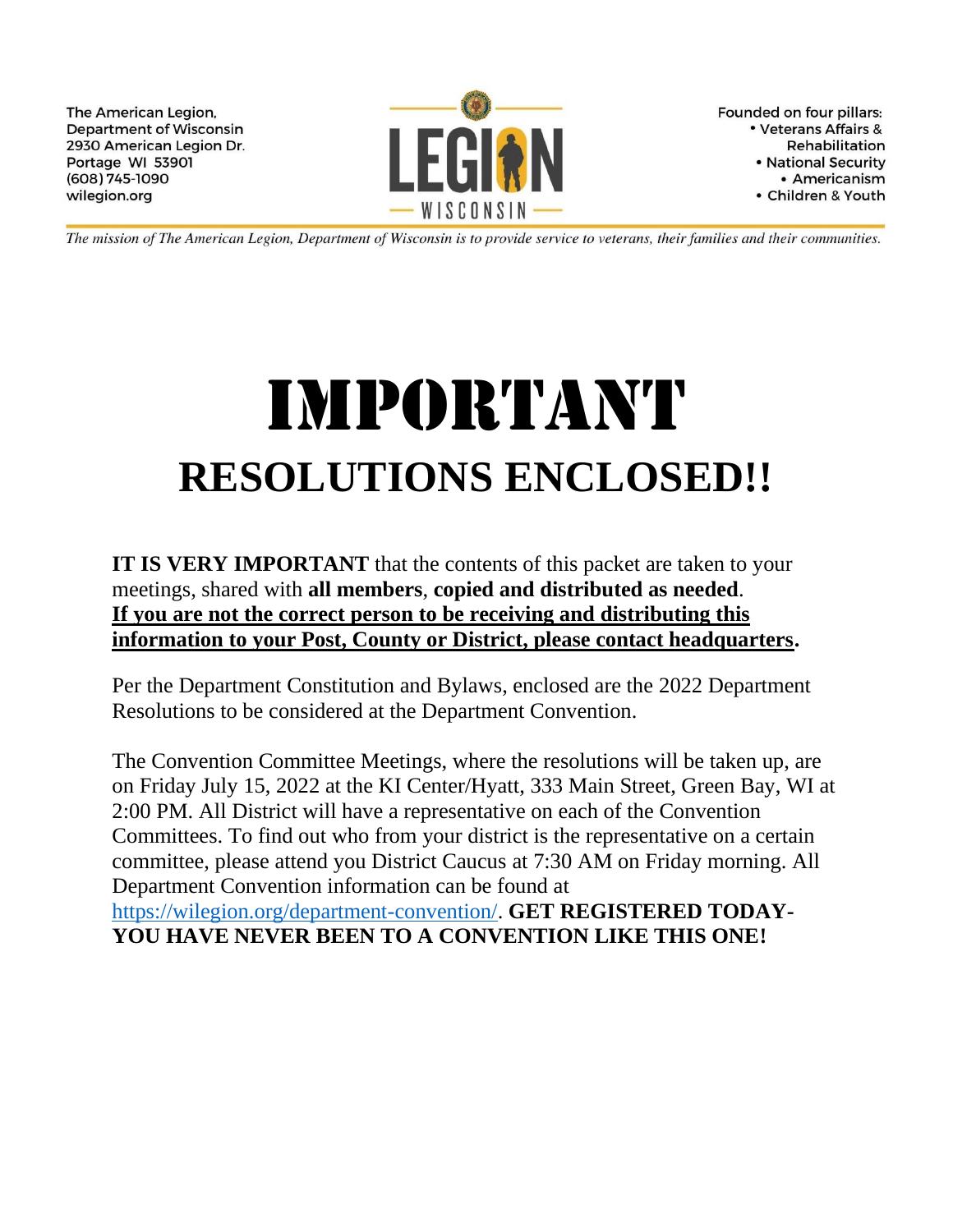# **THE AMERICAN LEGION DEPARTMENT OF WISCONSIN**

## **Department Convention 2022 Green Bay, Wisconsin July 13-17, 2022**

# **R E S O L U T I O N S**

The Department Policy Committee met on June 8, 2022 in Portage, Wisconsin in accordance with the Department Constitution Article V, Section 7(a). The determinations and recommendations of the Committee appear below.

| <b>Resolution #</b>                                                                                     | <b>Proper</b><br><b>Form</b> | <b>Germane</b> | Recommendation | Referred To<br><b>Convention Committee</b><br><b>on</b> |
|---------------------------------------------------------------------------------------------------------|------------------------------|----------------|----------------|---------------------------------------------------------|
| 1.2022<br><b>Fundraising Committee Purpose Change</b>                                                   | Yes                          | Yes            | Approval       | Constitutional<br>Amendments                            |
| 2.2022<br>Federal Funding for County/Tribal<br><b>Veteran Service Offices</b>                           | No                           | Yes            | Rejection      | Resolutions                                             |
| 3.2022<br>Rescinding and archiving of<br>Accomplished and Obsolete Legislative<br><b>Resolutions</b>    | N <sub>0</sub>               | Yes            | Rejection      | Resolutions                                             |
| 4.2022<br>Rescinding of Legislative Convention<br>Resolutions-Membership                                | No                           | No             | Rejection      | Resolutions                                             |
| 5.2022<br>Maintain a ready and reliable military<br>force by preventing a needless loss of<br>personnel | Yes                          | Yes            | Rejection      | Resolutions                                             |
| 6.2022<br><b>Host City</b>                                                                              | Yes                          | Yes            | Approval       | Resolutions                                             |
| 7.2022<br><b>Host Hotel</b>                                                                             | Yes                          | Yes            | Approval       | Resolutions                                             |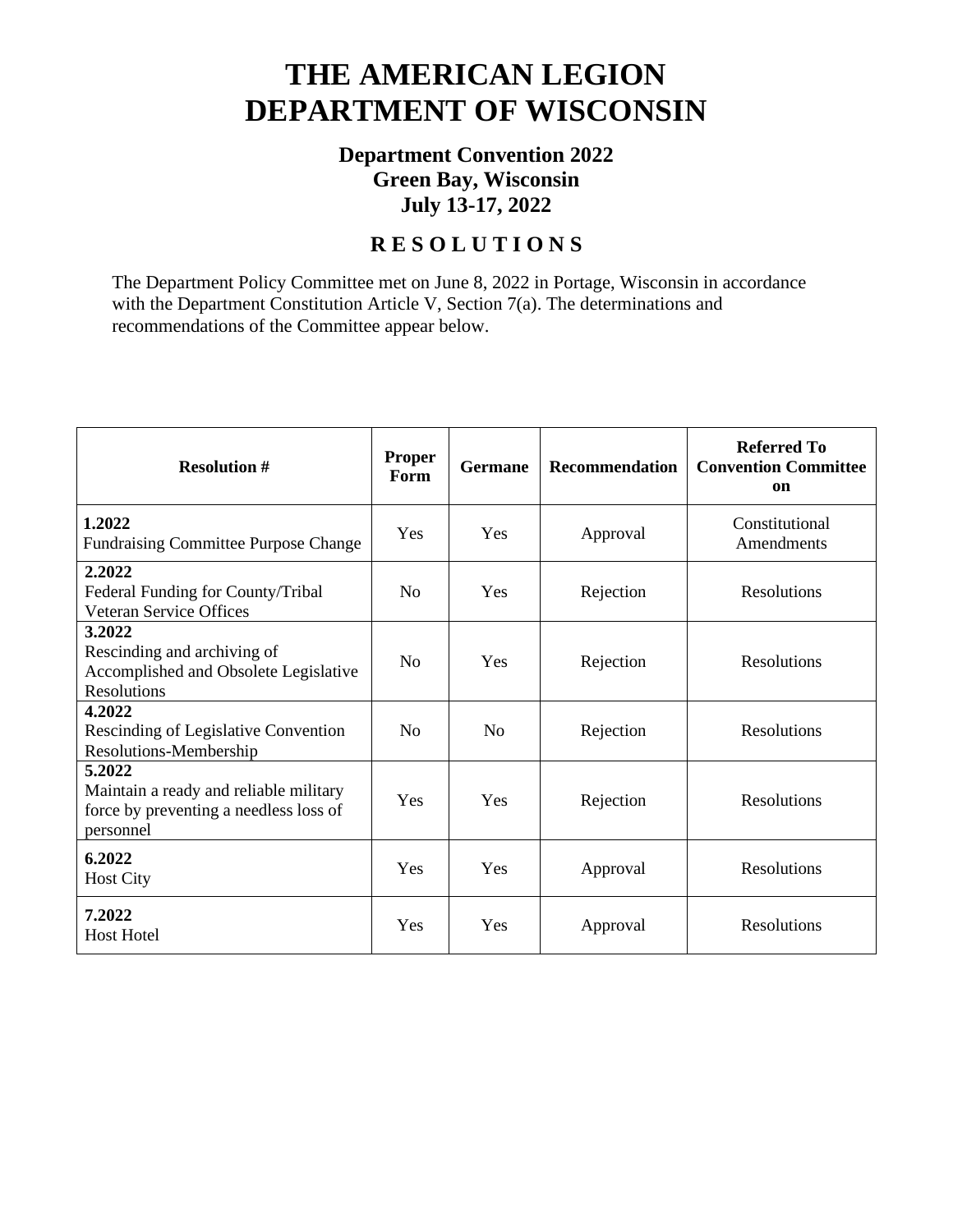#### **THE AMERICAN LEGION, DEPARTMENT OF WISCONSIN 103 rd ANNUAL DEPARTMENT CONVENTION JULY 13-17, 2022 – GREEN BAY, WI**

| <b>Resolution:</b>   | 1.2022                                      |
|----------------------|---------------------------------------------|
| Subject:             | <b>Fundraising Committee Purpose Change</b> |
| <b>Submitted by:</b> | <b>Fundraising Committee</b>                |

#### **Referred to Convention Committee on Constitutional Amendments**

#### **R E S O L U T I O N**

WHEREAS, The Fundraising Committee's current Fundraising Purpose has changed and the Fundraising committee role has significantly changed over the past years; and

WHEREAS, The Fundraising Committee's responsibility of overseeing, accounting, and reporting of all fundraising activities has been significantly impaired by these changes; and

WHEREAS, A contractor has taken over the responsibility of fundraising thru their professional mailing business, thus relieving the Fundraising committee of their responsibility; and

WHEREAS, Fundraising Committee met on 6 May 2022 to consider repurpose and possible committee structure, and Fundraising Committee recommends a Fundraising Chair who collaborates with committees based on the fundraising needs of the Department.

WHEREAS, The Fundraising Committee's role will be fundraising major events throughout the membership year to support priority programs; now therefore be it

#### **RESOLVED By The American Legion, Department of Wisconsin in Department Convention assembled in Green Bay, Wisconsin July 13-17, 2022, that Article III, SECTION 6 (f) i) and ii) which currently reads**;

**(f) Fundraising Committee**

**i) Purpose: The Fundraising committee is responsible for overseeing, accounting and reporting of all fundraising activities within the Department as directed by the Department Executive Committee.** 

**ii) They will make recommendations on program changes or new programs to the Department Executive Committee and advise the Department Finance Committee how much fundraising money will be projected for budgeting purposes and Fundraising. The Committee Chair shall be Consultant to the Finance Committee.**

**Shall be amended to read;**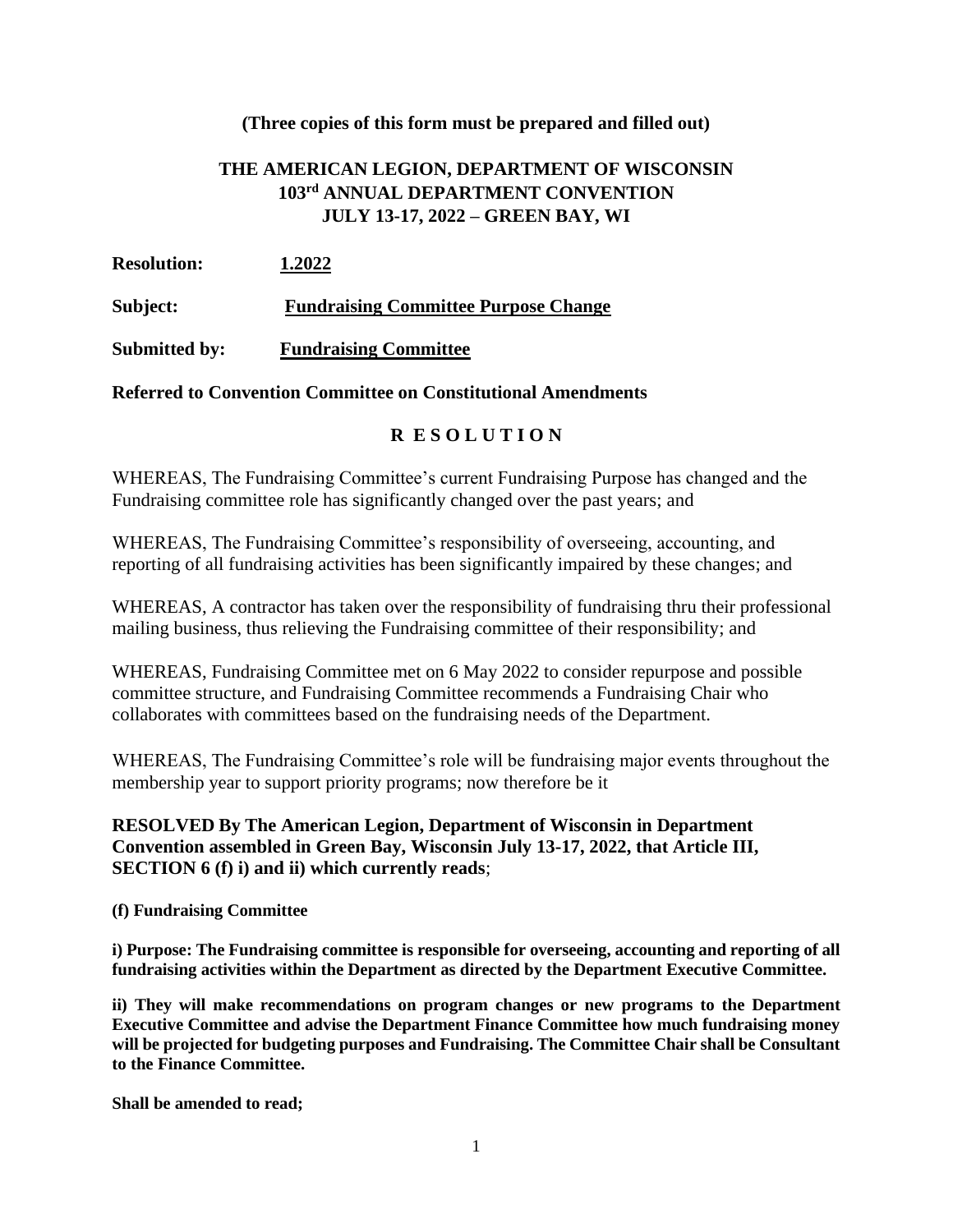#### **(f) Fundraising Committee**

**i) Purpose: The Fundraising committee is responsible for overseeing fundraising activities and conducting events throughout the year that will raise capital to support Legion programs with the Department of Wisconsin as directed by the Department Executive Committee.** 

**(ii) They will make recommendations on Legion Programs to the Department Executive Committee on a yearly basis.**

**(iii) The Fundraising Chair will report to the Finance Committee at Fall, Midwinter, Spring and July Convention meetings of Fundraising activities and funds raised.**

| This is to certify that the above resolution was                                         |                                |
|------------------------------------------------------------------------------------------|--------------------------------|
| duly acted upon by the Department Convention<br>held in Green Bay, Wisconsin, July 2022. |                                |
| <b>Signature</b>                                                                         |                                |
|                                                                                          |                                |
| <b>Chairman or Secretary</b>                                                             | Refer to standing committee on |
| <b>Of Convention Committee on</b>                                                        |                                |
|                                                                                          | <b>Other action</b>            |

**\_\_\_\_\_\_\_\_\_\_\_\_\_\_\_\_\_\_\_\_\_\_\_\_\_\_\_\_\_\_\_\_\_\_\_\_\_\_\_\_**

**For Convention Committee Use**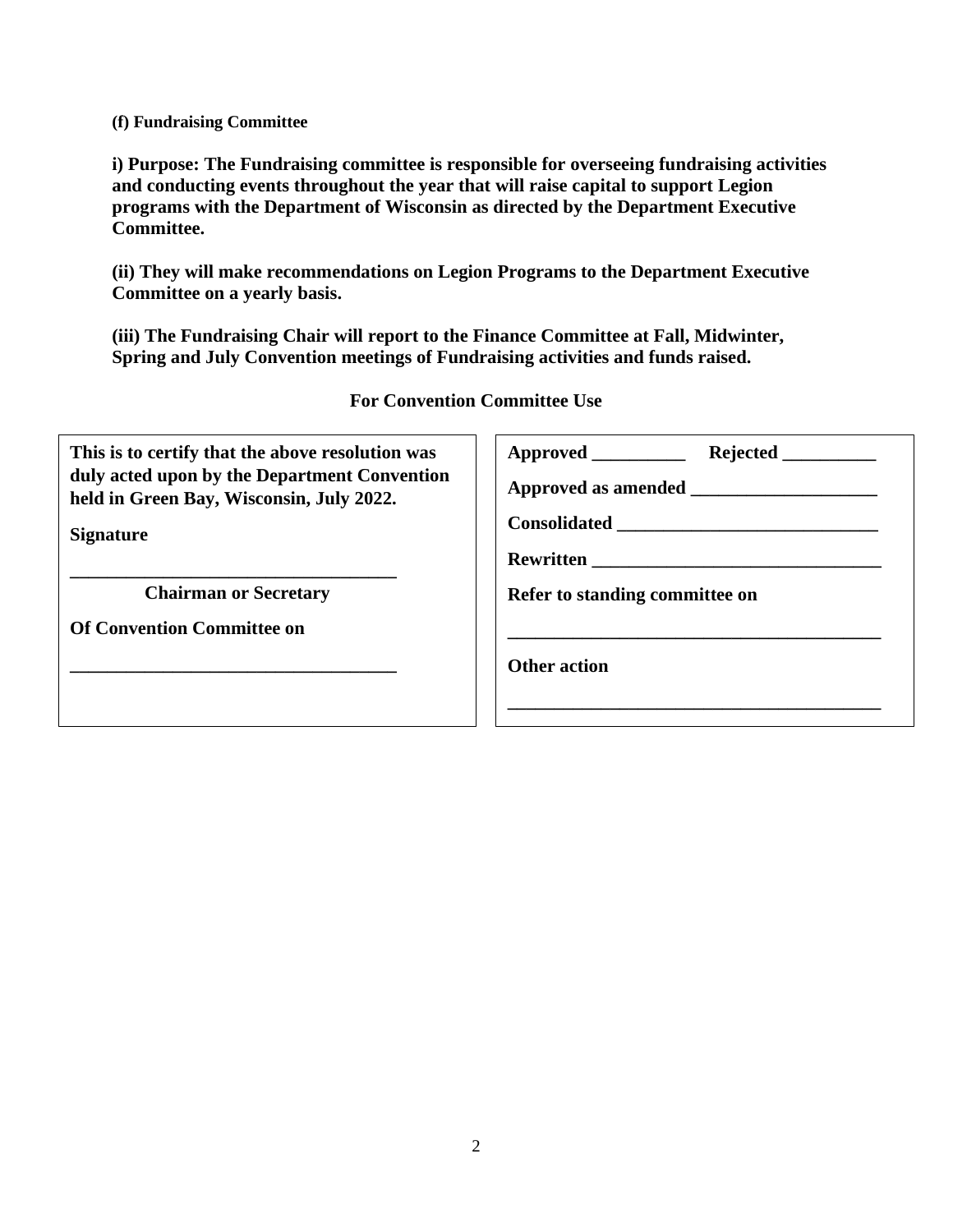#### **THE AMERICAN LEGION, DEPARTMENT OF WISCONSIN 103 rd ANNUAL DEPARTMENT CONVENTION JULY 13-17, 2022 – GREEN BAY, WI**

| <b>Resolution:</b> | 2.2022                                                           |
|--------------------|------------------------------------------------------------------|
| Subject:           | <b>Federal Funding for County/Tribal Veteran Service Offices</b> |
| Submitted by:      | <b>Department Legislative Committee</b>                          |

#### **Referred to Convention Committee on Resolutions**

#### **R E S O L U T I O N**

WHEREAS, the number of Veteran suicides continues to rise nationwide, and approximately 14 out of 20 Veterans who currently die by suicide are not receiving United States Department of Affairs' (VA) care; and,

WHEREAS, County Veteran Service Officers and Tribal Veteran Service Officers (C/TVSOs) are often the first point of contact in the local community for Veteran's services, and these professionals provide assistance to Veterans regarding a wide range of benefits, including access mental health services, VA disability and pension benefits, enrollment in VA healthcare, VA home loans, education benefits, and available job placement assistance; and,

WHEREAS, Veterans are usually not aware of all available benefits, and C/TVSOs are often the first to inform Veterans of their eligibility. CVSO's are county employees who are nationally accredited by the VA to prepare, present, and prosecute VA claims, but currently there is no Federal funding provided for CVSOs; and,

WHEREAS, legislation has been introduced several times in the U.S. House of Representives and U.S. Senate; legislation which authorizes the Secretary of Veterans Affairs to enter into contracts with States and/or to awards grants to States to promote Veterans' health and wellness, prevent suicide, improve outreach to Veterans, support activities to assist in the development and submittal of claims (training), and create new C/TVSO offices in states without C/TVSOs; Now therefore be it

**RESOLVED By The American Legion, Department of Wisconsin in Department Convention assembled in Green Bay, Wisconsin July 13-17 2022, urges Congress to provide federal support for the County and tribal veteran service offices; and be it further**

**RESOLVED that a copy of this resolution be sent to the entire Wisconsin Delegation at the beginning of each Congress; and be it finally**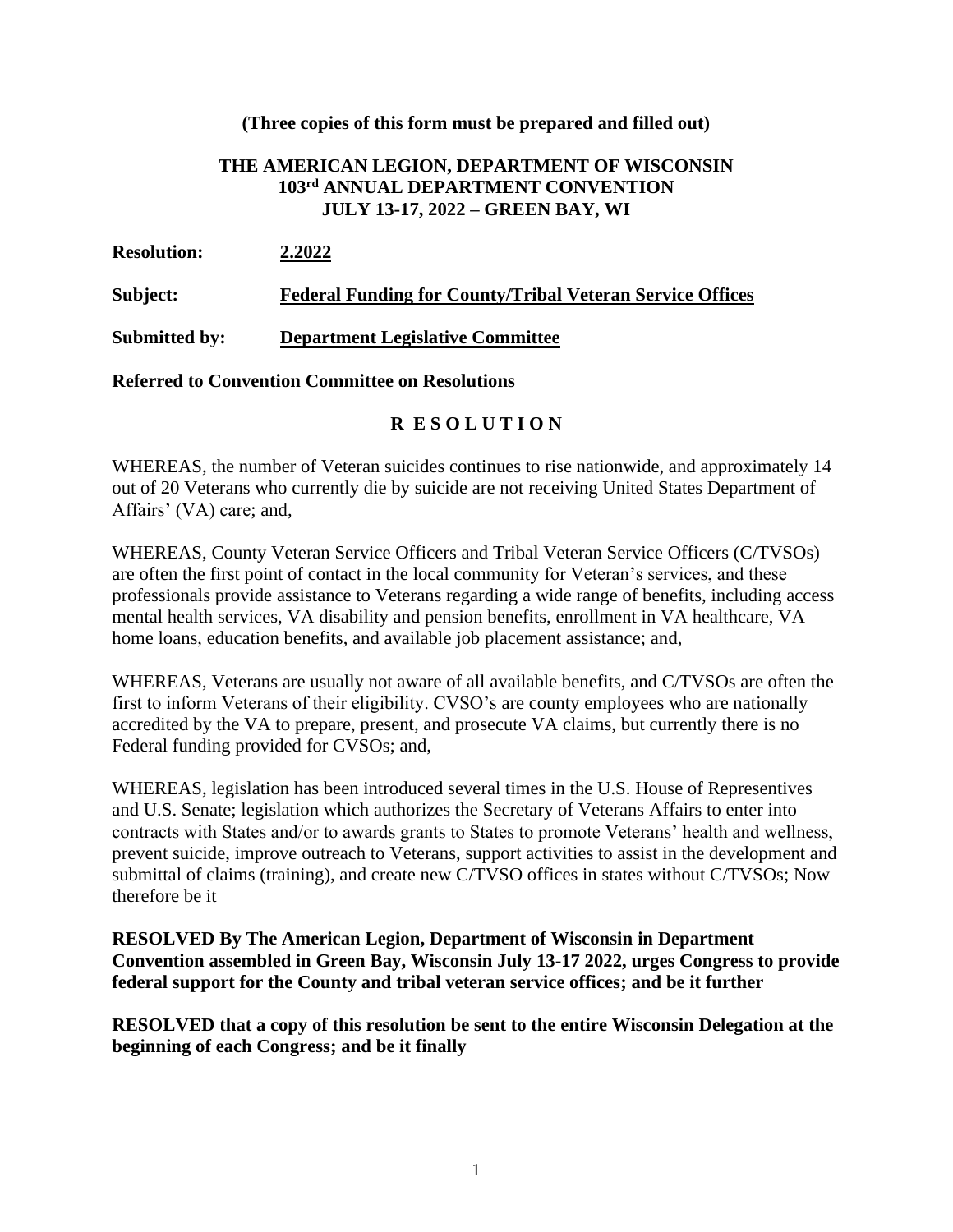**RESOLVED, that upon adoption this Resolution be forwarded to The American Legion in National Convention assembled in Milwaukee WI August 26-September 1 2022 for consideration.**

**For Convention Committee Use**

**This is to certify that the above resolution was duly acted upon by the Department Convention held in Green Bay, Wisconsin, July 2022. Signature**

**\_\_\_\_\_\_\_\_\_\_\_\_\_\_\_\_\_\_\_\_\_\_\_\_\_\_\_\_\_\_\_\_\_\_\_ Chairman or Secretary**

**\_\_\_\_\_\_\_\_\_\_\_\_\_\_\_\_\_\_\_\_\_\_\_\_\_\_\_\_\_\_\_\_\_\_\_**

| Approved __________            | Rejected ___________ |  |
|--------------------------------|----------------------|--|
|                                |                      |  |
|                                |                      |  |
| Rewritten                      |                      |  |
| Refer to standing committee on |                      |  |
| <b>Other action</b>            |                      |  |
|                                |                      |  |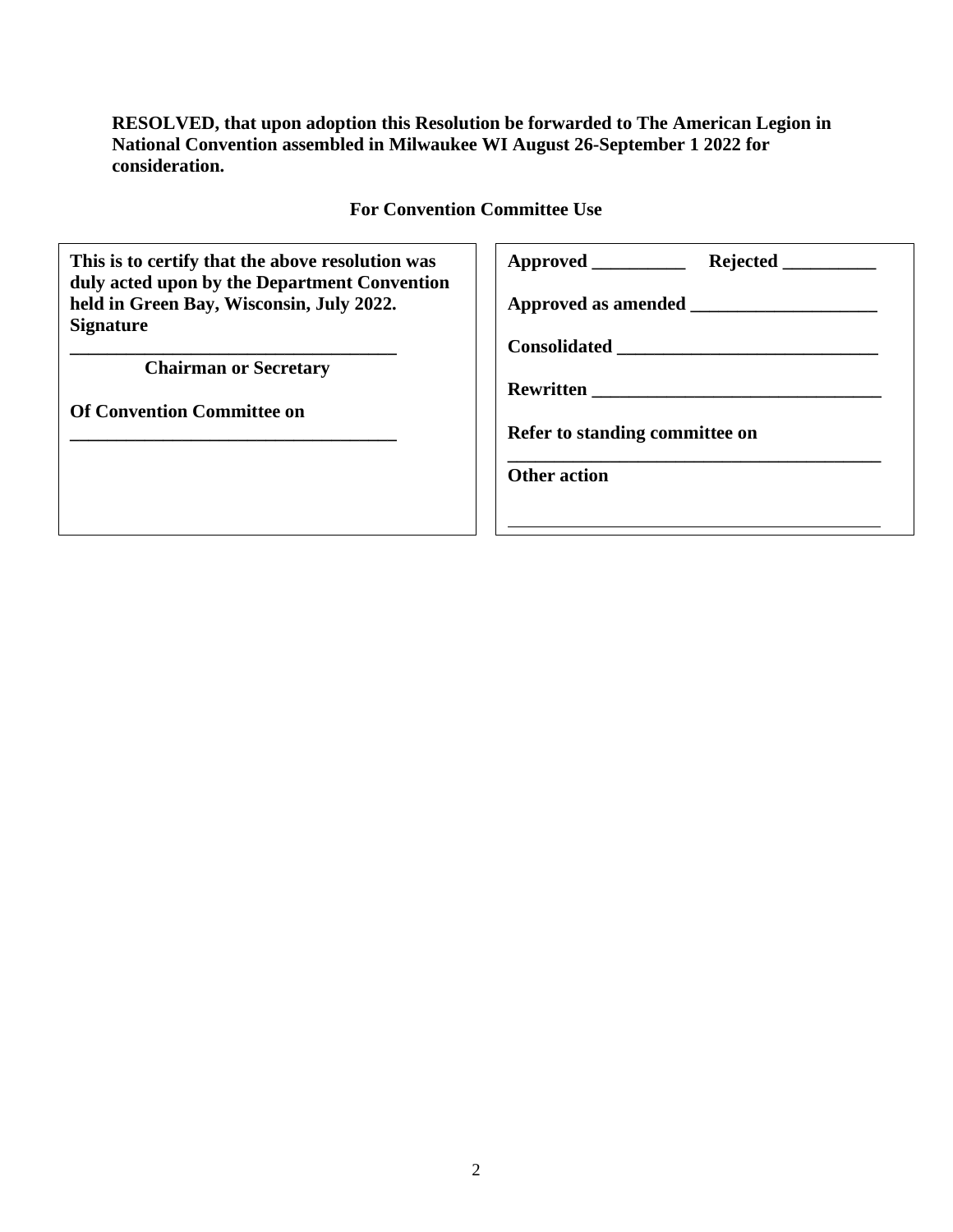#### **THE AMERICAN LEGION, DEPARTMENT OF WISCONSIN 103 rd ANNUAL DEPARTMENT CONVENTION JULY 13-17, 2022 – GREEN BAY, WI**

| <b>Resolution:</b> | 3.2022 |
|--------------------|--------|
|                    |        |

- **Subject: Rescinding and archiving of Accomplished and Obsolete Legislative Resolutions**
- **Submitted by: Department Legislative Committee**

**Referred to Convention Committee on Resolutions**

#### **R E S O L U T I O N**

WHEREAS, The American Legion Department of Wisconsin has several Legislative Policy Resolutions which have been either accomplished or are deemed obsolete; and

WHEREAS, at the National Convention held in Cleveland Ohio September 21-24 1937 adopted Resolution No. 111 entitled Policies of the National Organization which reads in relevant part: *Resolved, By the American Legion in National Convention assembled in Cleveland Ohio, September 21,22,23,24.1937, That any policy adopted by the national organization of the American Legion by convention action shall be a mandate during the year of adoption and thereafter shall continue as the national policy of the national organization unless changed by subsequent convention action or action by the National Executive Committee.;* Now therefore be it

**RESOLVED By The American Legion, Department of Wisconsin in Department Convention assembled in Green Bay, Wisconsin July 13-17, 2022, that the Department Legislative Committee Shall Annually Compile a list of accomplished and obsolete resolutions and make the most current compilation part of the legislative report to the Department Executive Committee for the purpose of establishing an orderly historical record of resolutions regarding state legislative policy and/or requiring legislative or executive action.**

**For Convention Committee Use**

| This is to certify that the above resolution was<br>duly acted upon by the Department Convention | Approved __________                                                                                                                                                                                                                  |
|--------------------------------------------------------------------------------------------------|--------------------------------------------------------------------------------------------------------------------------------------------------------------------------------------------------------------------------------------|
| held in Green Bay, Wisconsin, July 2022.<br><b>Signature</b>                                     | Approved as amended <b>the contract of the contract of the contract of the contract of the contract of the contract of the contract of the contract of the contract of the contract of the contract of the contract of the contr</b> |
|                                                                                                  |                                                                                                                                                                                                                                      |
| <b>Chairman or Secretary</b>                                                                     |                                                                                                                                                                                                                                      |
| <b>Of Convention Committee on</b>                                                                |                                                                                                                                                                                                                                      |
|                                                                                                  | Refer to standing committee on                                                                                                                                                                                                       |
|                                                                                                  | <b>Other action</b>                                                                                                                                                                                                                  |
|                                                                                                  |                                                                                                                                                                                                                                      |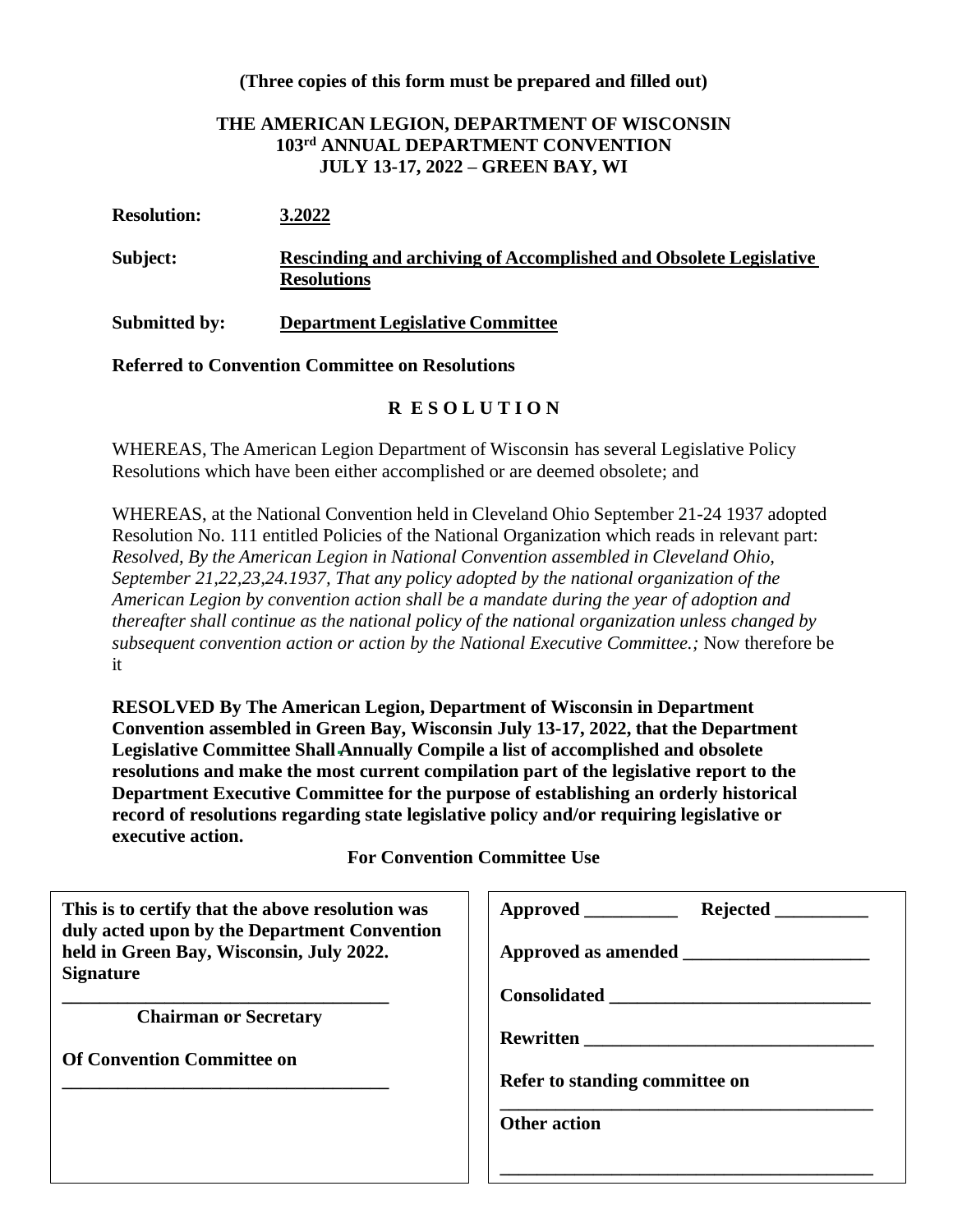#### **THE AMERICAN LEGION, DEPARTMENT OF WISCONSIN 103 rd ANNUAL DEPARTMENT CONVENTION JULY 13-17, 2022 – GREEN BAY, WI**

| <b>Resolution:</b>   | 4.2022                                                               |
|----------------------|----------------------------------------------------------------------|
| Subject:             | <b>Rescinding of Legislative Convention Resolutions – Membership</b> |
| <b>Submitted by:</b> | <b>Department Legislative Committee</b>                              |

#### **Referred to Convention Committee on Resolutions**

#### **R E S O L U T I O N**

WHEREAS, The Department of Wisconsin reviews its policy resolutions from time to time; and

WHEREAS, The Department of Wisconsin Legislative Committee reviewed the existing legislative resolutions at the Department Midwinter Conference held in Lake Delton WI in January; and

WHEREAS, the assigned Convention Committee completed a review of adopted resolutions assigned; and

WHEREAS, this review took place during the 2022 Department Convention held in Green Bay Wisconsin July 2022; now therefore be it

**RESOLVED, By The American Legion, Department of Wisconsin in Department Convention assembled in Green Bay, Wisconsin July 13-17, 2022, that the following resolutions are hereby rescinded for the reasons indicated.**

|         | <b>ACCOMPLISHED</b>                   |
|---------|---------------------------------------|
| 7.2005  | <b>Cold War Membership Resolution</b> |
| 15.2007 | <b>Change of Eligibility Dates II</b> |
| 6.2008  | <b>Eligibility Dates</b>              |
| 3.2011  | <b>Change in Eligibility Dates</b>    |
| 8.2011  | <b>Eligibility Dates</b>              |
|         |                                       |

**For Convention Committee Use**

**This is to certify that the above resolution was duly acted upon by the Department Convention held in Green Bay, Wisconsin, July 2022.**

**Signature**

**\_\_\_\_\_\_\_\_\_\_\_\_\_\_\_\_\_\_\_\_\_\_\_\_\_\_\_\_\_\_\_\_\_\_\_ Chairman or Secretary**

**\_\_\_\_\_\_\_\_\_\_\_\_\_\_\_\_\_\_\_\_\_\_\_\_\_\_\_\_\_\_\_\_\_\_\_**

| Refer to standing committee on |  |
|--------------------------------|--|
| <b>Other action</b>            |  |
|                                |  |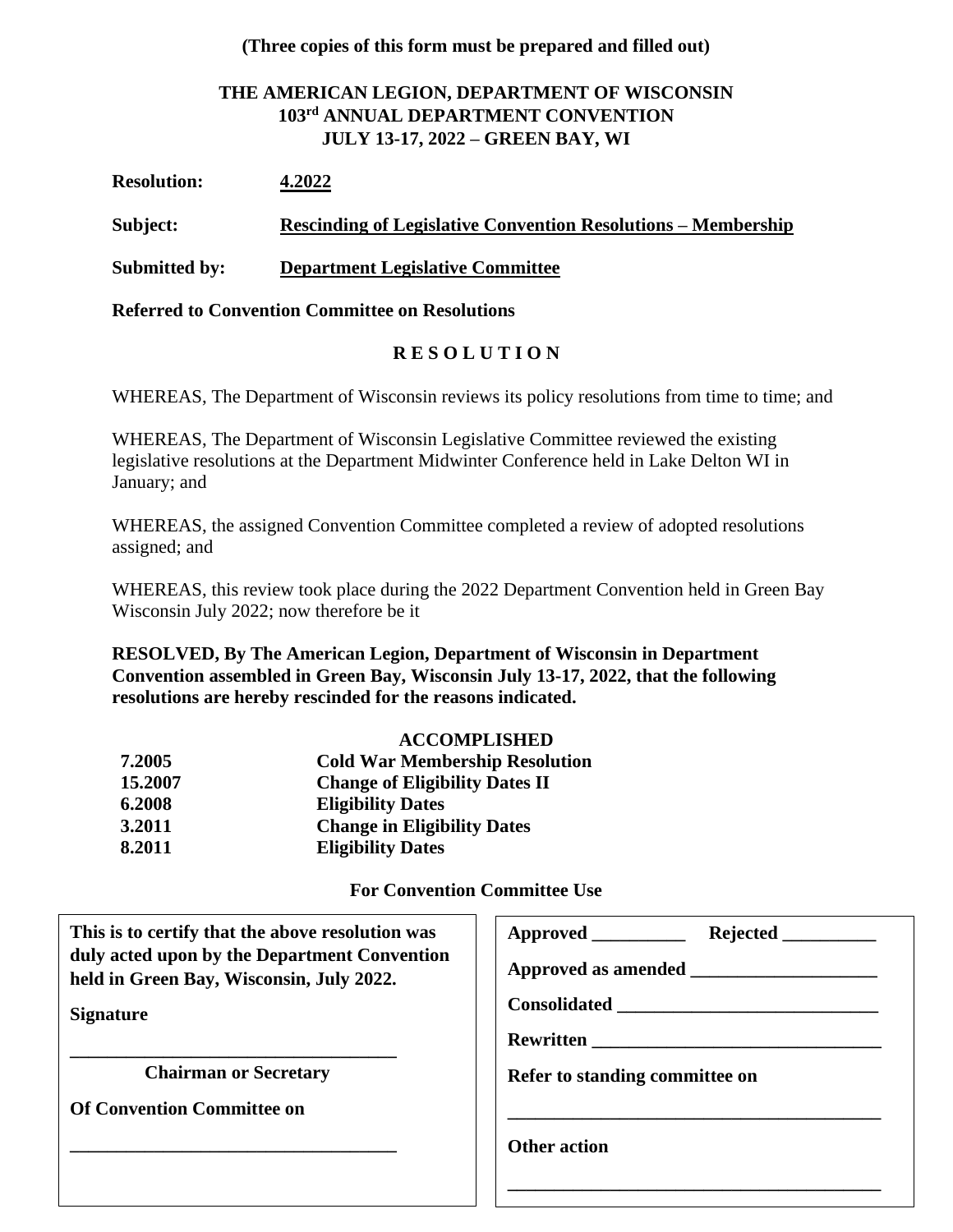#### **THE AMERICAN LEGION, DEPARTMENT OF WISCONSIN 103 rd ANNUAL DEPARTMENT CONVENTION JULY 13-17, 2022 – GREEN BAY, WI**

| <b>Resolution:</b>   | 5.2022                                                                                      |
|----------------------|---------------------------------------------------------------------------------------------|
| Subject:             | Maintain a ready and reliable military force by preventing a needless<br>loss of personnel. |
| <b>Submitted by:</b> | <b>Elkhorn American Legion Post 45</b>                                                      |

#### **Referred to Convention Committee on Resolutions**

#### **R E S O L U T I O N**

WHEREAS, The United States of America's two-million plus all-volunteer military service members are integral to the security of our Nation; and

WHEREAS, There is a growing threat to our Nation's very existence and future from challenges through the Pacific Deterrence Initiative, the damaging effects of climate change, future pandemics, cyber security, cyberspace operations, and ensuring a military presence and counterterrorism capabilities in foreign lands; and

WHEREAS, A well-trained and experienced military force is needed to meet these threats to our Nation, any intentional loss or reduction of well-trained and experienced military forces puts our Nation's security at greater risk; and

WHEREAS, A policy of administering the mRNA vaccination or discharging an unknown percentage of military members for choosing to not receive a vaccine weakens our Nations force readiness; and

WHEREAS, The vaccine is known to not provide protection to everyone nor is the duration of protection currently known, yet studies show not-at-risk personnel gain a higher immunity through natural immunity than through a vaccine; and

WHEREAS, Unknown number of serious and unexpected side effects can occur, increasing the reduction to our military force readiness due to severe allergic reactions due to thrombosis with thrombocytopenia syndrome and associated blood clots, there is the unknown increase from damage when the body's immune system damages nerve cells causing muscle weakness and sometimes paralysis due to [Guillain-Barré Syndrome](https://www.cdc.gov/vaccinesafety/concerns/guillain-barre-syndrome.html), unknown number to be impacted by myocarditis or the inflammation of the heart muscle or pericarditis, which is inflammation of the lining outside the heart, and other side effects still being studied in clinical trials; and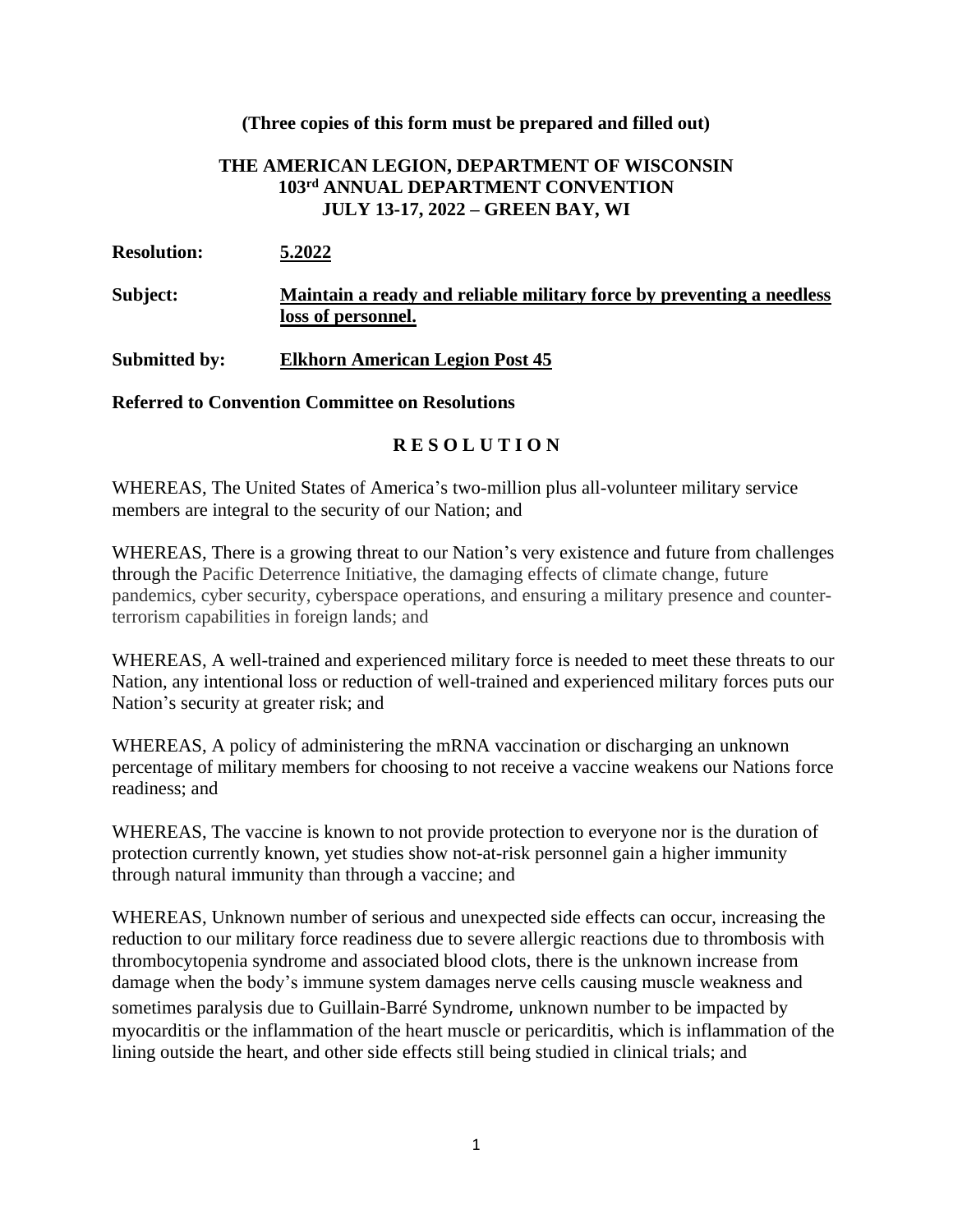WHEREAS, Since April 2021, increased cases of myocarditis and pericarditis have been reported in the United States after mRNA vaccinations, especially in the male age group of 18 to 29 years old; and

WHEREAS, Studies have highlighted how as little as 10% of our military aged youth meet the Armed Forces joining standards, placing additional restrictions on an already limited pool of volunteers reduces our Nations capability to ensure a stronger military; and

WHEREAS, The mandated vaccination process will impact our military force readiness through decreasing the number of healthy, well-trained and experienced all-volunteer forces of our military; and

WHEREAS, The American Legion, Elkhorn Post 45 of Wisconsin enthusiastically supports maintaining and ready and reliable force by preventing an uncontrolled and unmanageable loss of personnel at this critical time of force readiness, therefore, be it

**RESOLVED, By The American Legion, Department of Wisconsin in Department Convention assembled in Green Bay, Wisconsin July 13-17, 2022**, **that The American Legion urges the President of the United States and the Secretary of Defense to consider the impact of our military's readiness due to a reduction in force numbers of our active, guard and reserve forces; and, be it finally** 

**RESOLVED, That The American Legion urges Congress to provide oversight and legislative policy guidance which will enhance and ensure our Nation's military is capable of providing the needed strength and defense our Nation requires.**

**For Convention Committee Use**

**This is to certify that the above resolution was duly acted upon by the Department Convention held in Green Bay, Wisconsin, July 2022.**

**Signature**

**\_\_\_\_\_\_\_\_\_\_\_\_\_\_\_\_\_\_\_\_\_\_\_\_\_\_\_\_\_\_\_\_\_\_\_ Chairman or Secretary**

**\_\_\_\_\_\_\_\_\_\_\_\_\_\_\_\_\_\_\_\_\_\_\_\_\_\_\_\_\_\_\_\_\_\_\_**

| Approved ___________           |                                         |
|--------------------------------|-----------------------------------------|
|                                | Approved as amended <b>example 2000</b> |
|                                |                                         |
|                                |                                         |
| Refer to standing committee on |                                         |
|                                |                                         |
| <b>Other action</b>            |                                         |
|                                |                                         |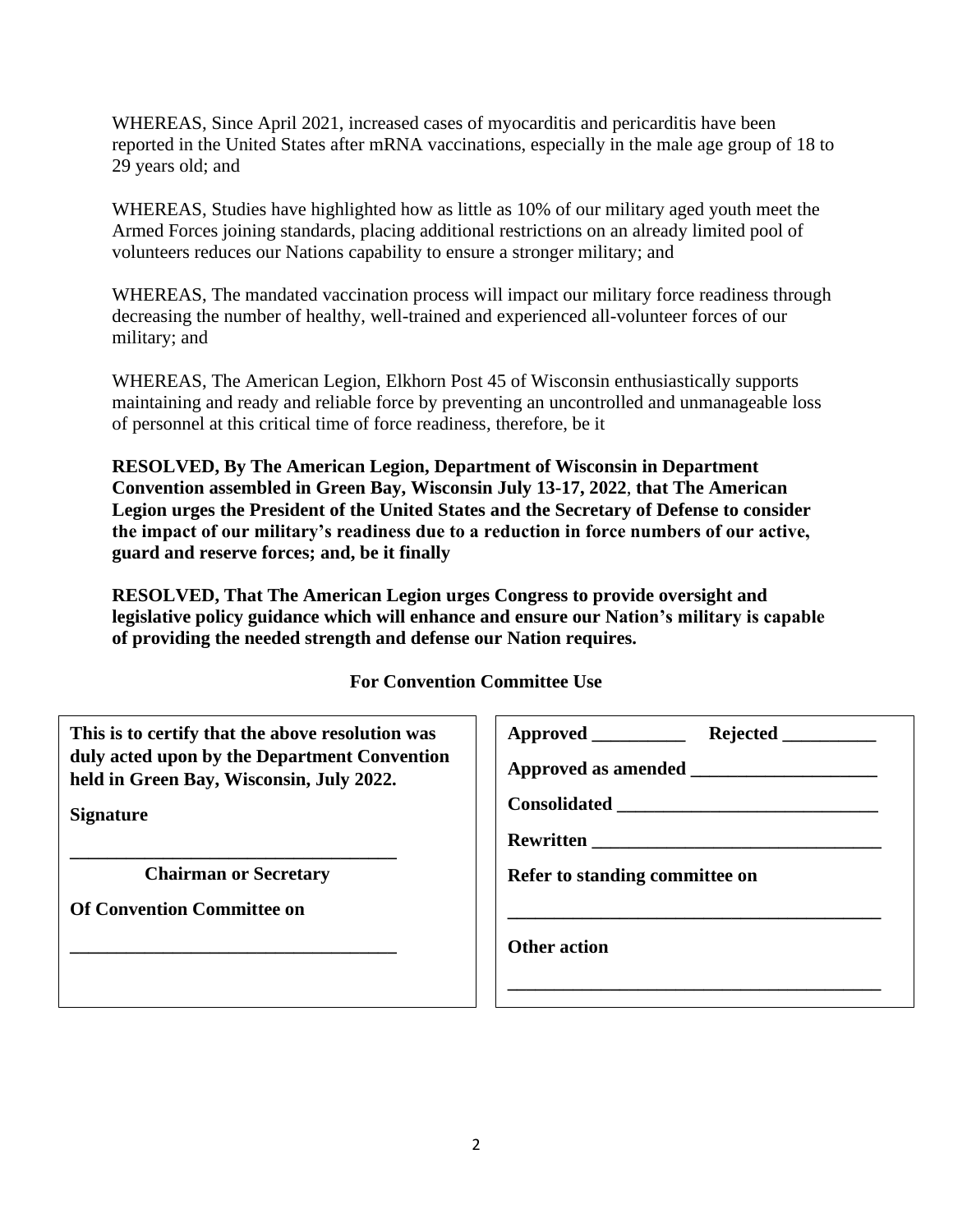#### **THE AMERICAN LEGION, DEPARTMENT OF WISCONSIN 103 rd ANNUAL DEPARTMENT CONVENTION JULY 13-17, 2022 – GREEN BAY, WI**

| <b>Resolution:</b>                                     | 6.2022                                                                                                                                                                                                                                                                                                                    |  |  |
|--------------------------------------------------------|---------------------------------------------------------------------------------------------------------------------------------------------------------------------------------------------------------------------------------------------------------------------------------------------------------------------------|--|--|
| Subject:                                               | <b>Host City</b>                                                                                                                                                                                                                                                                                                          |  |  |
| <b>Submitted by:</b>                                   | <b>Department Executive Committee</b>                                                                                                                                                                                                                                                                                     |  |  |
| <b>Referred to Convention Committee on Resolutions</b> |                                                                                                                                                                                                                                                                                                                           |  |  |
| <b>RESOLUTION</b>                                      |                                                                                                                                                                                                                                                                                                                           |  |  |
| <b>WHEREAS;</b>                                        | The 103 <sup>rd</sup> Convention of The American Legion, Department of<br>Wisconsin was held in Green Bay, Wisconsin on July 13-17, 2022; and                                                                                                                                                                             |  |  |
| <b>WHEREAS;</b>                                        | The main housing and hospitality venues were provided by Hyatt<br>Regency, and additional housing was provided throughout the City of<br>Green Bay; and                                                                                                                                                                   |  |  |
| <b>WHEREAS;</b>                                        | The Convention and committee meetings were held at the Hyatt<br>Regency and KI Center; and                                                                                                                                                                                                                                |  |  |
| <b>WHEREAS;</b>                                        | The Convention was deemed a success by the delegates and guests who<br>attended and enjoyed the facilities, the friendliness of the vendors and<br>hospitality industry of the entire City of Green Bay; now therefore be it                                                                                              |  |  |
| <b>RESOLVED BY;</b>                                    | The American Legion, Department of Wisconsin at its 103rd Annual<br>Convention held in Green Bay, Wisconsin on July 13-17, 2022, that<br>The American Legion extends its appreciation to the City of Green<br>Bay for hosting this Convention and commend the community for its<br>welcoming attitude; and, be it finally |  |  |
| <b>RESOLVED;</b>                                       | That a copy of this resolution be presented to the administration of<br>the City of Green Bay, along with our heartfelt thanks.                                                                                                                                                                                           |  |  |
| <b>For Convention Committee Use</b>                    |                                                                                                                                                                                                                                                                                                                           |  |  |

**This is to certify that the above resolution was duly acted upon by the Department Convention held in Green Bay, Wisconsin, July 2022.**

**Signature**

**\_\_\_\_\_\_\_\_\_\_\_\_\_\_\_\_\_\_\_\_\_\_\_\_\_\_\_\_\_\_\_\_\_\_\_ Chairman or Secretary**

**\_\_\_\_\_\_\_\_\_\_\_\_\_\_\_\_\_\_\_\_\_\_\_\_\_\_\_\_\_\_\_\_\_\_\_**

| Approved __________            |  |  |  |
|--------------------------------|--|--|--|
|                                |  |  |  |
|                                |  |  |  |
| Rewritten                      |  |  |  |
| Refer to standing committee on |  |  |  |
| <b>Other action</b>            |  |  |  |
|                                |  |  |  |